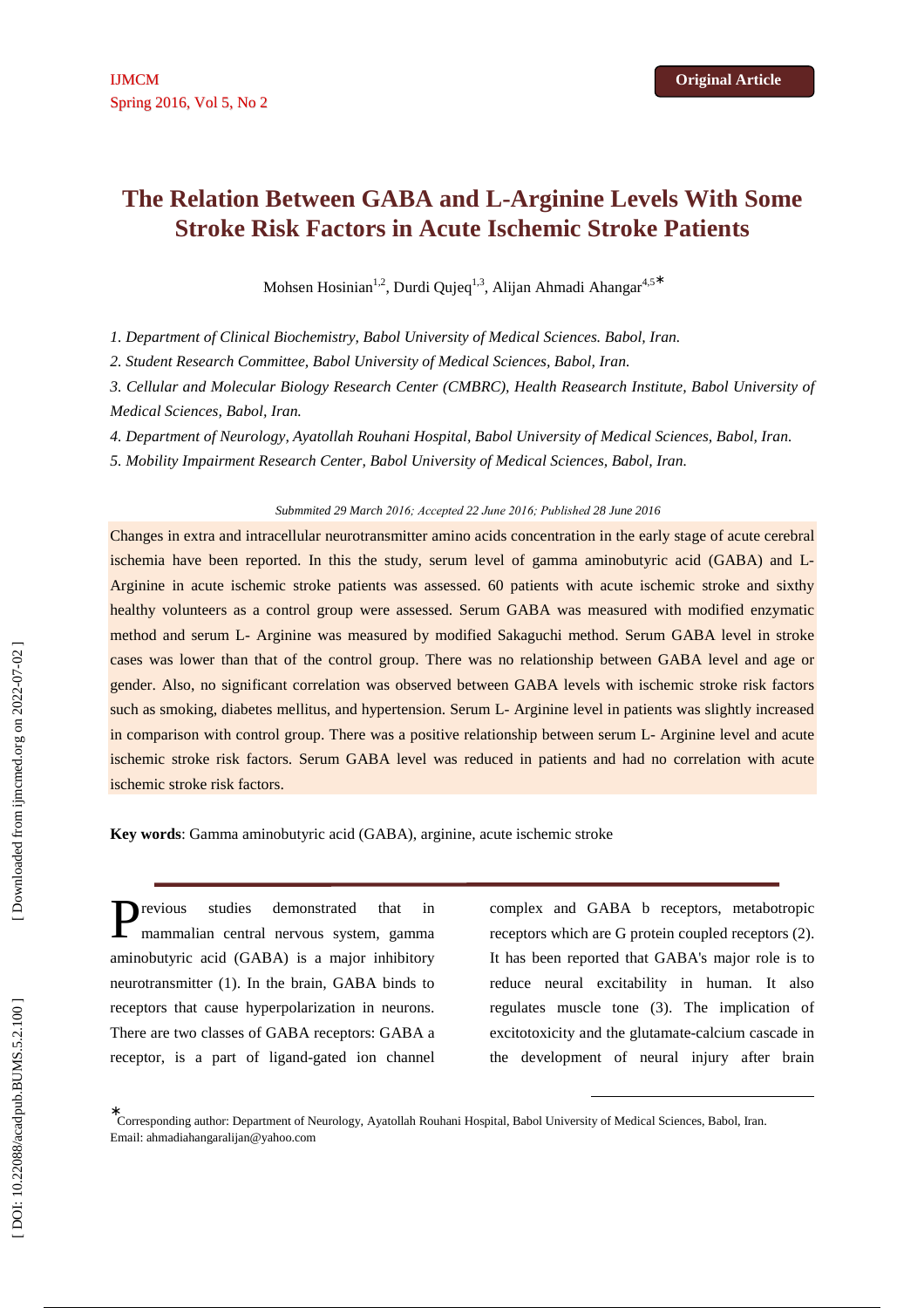ischemia were proven previously(4-7). Some experimental evidence suggests that after ischemic stroke, glutamate efflux increases in brain and causes intracellular Ca2+ increase, resulting in neuronal injury. Ischemic stroke also triggers cytotoxic cascades leading to expression of cell death (7). GABA as an inhibitory neurotransmitter can counteract glutamate effect and reduces neural injury. Correspondingly, there is increasing interest in studies of excitatory and inhibitory neurotransmitter levels in body fluid of acute ischemic stroke patients (8). Some studies assessed the level of excitatory and inhibitory neurotransmitters in cerebrospinal fluid (9, 10), extracellular fluid (11) and plasma (12-14).

L-Arginine is an amino-acid that has an important role in cell division, immune function and release of hormones. It is synthesized from citrullin by two cytosolic enzymes argininosuccinate synthetize (ASS) and argininosuccinate lyase (ASL). Some data have revealed that L-Arginine is a precursor of nitric oxide (NO). NO has both neurotoxic and neuroprotective roles. In this regard, NO generation has been related to brain damage in acute ischemic stroke (15). Researchers reported that GABA receptor agonists had neuroprotectant effect in reducing infarct size (12) and after stroke, the patients had lower GABA levels. These results suggest that the function of GABA is decreased outside the infarct. Therefore, further researches are needed for elucidation of the possible role of GABA changes in stroke. In this study, we evaluated serum GABA and L-arginine levels in acute stroke patients and their relationship with acute ischemic stroke risk factors.

# **Materials and methods**

## **Subjects**

A total of 60 consecutive acute ischemic stroke patients who were admitted in emergency department of Ayatollah Rouhani Hospital, Babol, and 60 healthy volunteers were included in this study. The number of samples was based on the results of other papers, average measured factors and the prevalence of acute ischemic stroke . The diagnosis of acute ischemic stroke was based on characteristic clinical manifestations together with physical and neurological examination, which was confirmed by a neurologist. Inclusion criteria were: acute ischemic stroke, first episode of stroke, admission within 24 hours after the onset of symptoms, and persistence of neurological deficit on admission. Patients with renal or liver diseases, gout and metabolic disorders such as hypoglycemia with hemiparesy or other focal neurological findings, as well as *hemiparetic patients due to trauma, or subject taking supplements in early past, were excluded.*

All subjects gave informed consent and the study protocol was approved by Babol University Ethics Committee. Clinical characteristics including age, gender, and history of diseases such as hypertension, diabetes mellitus, hyperlipidemia and past history of smoking were recorded based on medical records of the patients. Blood sample was taken from all patients with acute ischemic stroke during 24 hours of admission and serum was separated and immediately stored at −80 °C.

## **GABA assay**

Serum GABA was measured by modified enzymatic method previously described (16). Briefly, 2.6 ml pyrophosphate buffer (0.1 mM, pH= 8.6), 0.15 mM NAPD+NADP<sup>+</sup> (4  $\mu$ M, pH= 8), 0.15 ml of GABAse solution with 0.25 IU and 100 µl of GABA standard solution or deproteinized serum were mixed and absorption of solution was read at 540 nm as initial absorption (A0). Then, 0.15 ml alpha-ketoglutarate (0.2 M, pH= 7.4) was added and absorption of solutions was measured as a second absorption (A1). The difference of (A0) and (A1) was read and GABA concentration was calculated by using standard curve.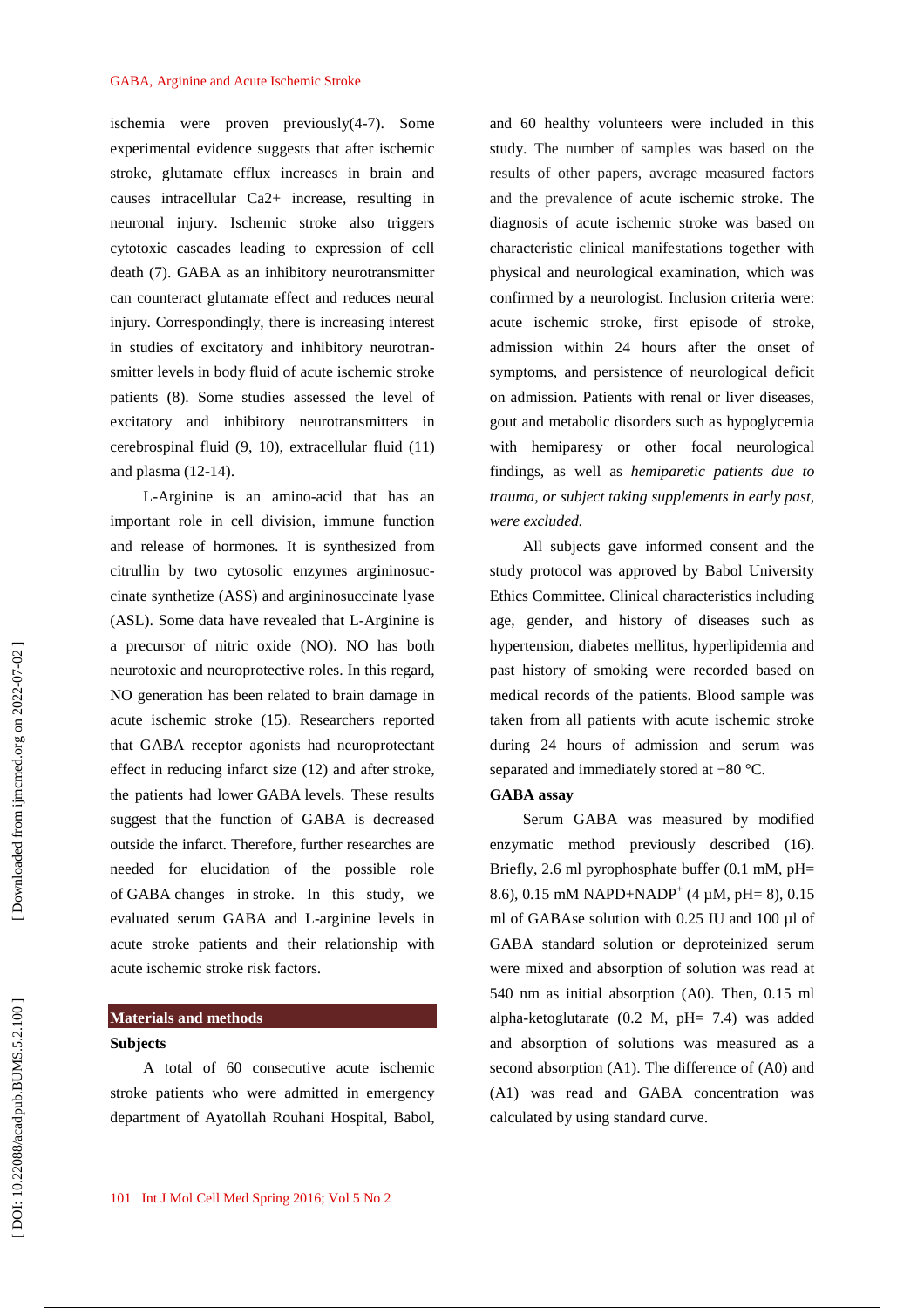## **L-arginine assay**

Serum L-Arginine was measured by modified Sakaguchi method which was previously published (17). Briefly, 100 µl deprotenized serum or L-Arginine standard solution was mixed with 100 µl 0.15 mM sulfosalicylic acid –oxin solution. Then, 5 µl NaOH (2.5%) was added and the solution was refrigerated in ice water for 15 min. Then, 0.5 ml of hypobromite 0.25 mM was added and absorption of solution was measured at 520 nm. The amount of L-arginine was calculated by using standard curve. **Statistical analyses** 

Results for the subject group followed a normal distribution, we used parametric methods, two independent test, and Mann-Whitney U test to compare the groups. Also, Spearman correlation test was used to evaluate the correlation values. Results are expressed as mean $\pm$ SD, and p<0.05 was considered as statistically significant and subject groups were compared using one–way analysis of variance.

## **Results**

In the present study the mean age of the patients was 64 years (SD=7.2) and 23 of the subjects were females. Clinical characteristics of patients and control group was shown in Table 1. Serum GABA level in patients was lower than control group as shown in Table 2. There was no relationship between serum GABA and diabetes mellitus ( $rs = -0.014$ ,  $P = 0.879$ ), hypertension ( $rs = -1$ 0.087, P=0.346), smoking (rs=-0.098, P=0.288). Serum L-Arginine level in patients slightly increased compared to control group as shown in Table 2. There was a positive relationship between serum L-Arginine and diabetes mellitus (rs=0.448, P=0.000), smoking (rs=0.523, P=0.030), hypertension (rs=  $0.378$ , P=  $0.044$ ).

#### **Discussion**

One important finding in the current study is that, as compared with normal subjects, serum GABA level decreased in acute ischemic stroke patient group. Furthermore, it is clear that due to decrease of GABA level, various anxiety disorders are triggered, because GABA plays an important role in overall brain function. In this regard, researchers reported that the use of GABA receptor agonist for the treatment of patients with acute ischemic or hemorrhagic stroke is not suitable (12). In another study, researchers reported that preischemic treadmill training decreased glutamate

| Table 1. Clinical characteristics of patient and control groups. |                   |                   |         |  |
|------------------------------------------------------------------|-------------------|-------------------|---------|--|
| Parameter                                                        | Patients $(n=60)$ | Controls $(n=60)$ | P value |  |
|                                                                  | Mean $(SD)$       | Mean $(SD)$       |         |  |
| Age                                                              | 64(7.2)           | 62(6.7)           |         |  |
| Female/male                                                      | 23/37             | 25/35             |         |  |
| Systolic BP (mmHg)                                               | 142(17.2)         | 128(16.2)         | < 0.001 |  |
| Diastolic BP (mmHg)                                              | 88.4 (20.2)       | 79 (15.3)         | < 0.001 |  |
| Total cholesterol (mg/dl)                                        | 197.45 (40.45)    | 195.36 (47.50)    | >0.05   |  |
| Triglycerides (mg/dl)                                            | 178.5(40.0)       | 138.68 (43.3)     | < 0.001 |  |
| HDL cholesterol (mg/dl)                                          | 53.25(20.23)      | 59.56 (22.62)     | < 0.001 |  |
| Hypertension $(\%)$                                              | 37(61)            | 17(28)            | < 0.001 |  |
| Diabetes $(\%)$                                                  | 29(48)            | 20(33)            | < 0.01  |  |
| Smokers $(\%)$                                                   | 22(36)            | 16(26)            | < 0.001 |  |
| BP: blood pressure; HDL: high density lipoprotein                |                   |                   |         |  |

| <b>Table 2.</b> Serum GABA and L-Arginine levels in patient and control groups. |                 |          |         |  |
|---------------------------------------------------------------------------------|-----------------|----------|---------|--|
| Parameter                                                                       | <b>Patients</b> | Controls | P-value |  |
| $GABA(\mu g/ml)$                                                                | 266(35)         | 304(42)  | 0.739   |  |
| L-arginine $(mg/ml)$                                                            | 188 (21)        | 186 (37) | 0.328   |  |

Data are presented as Mean (SD)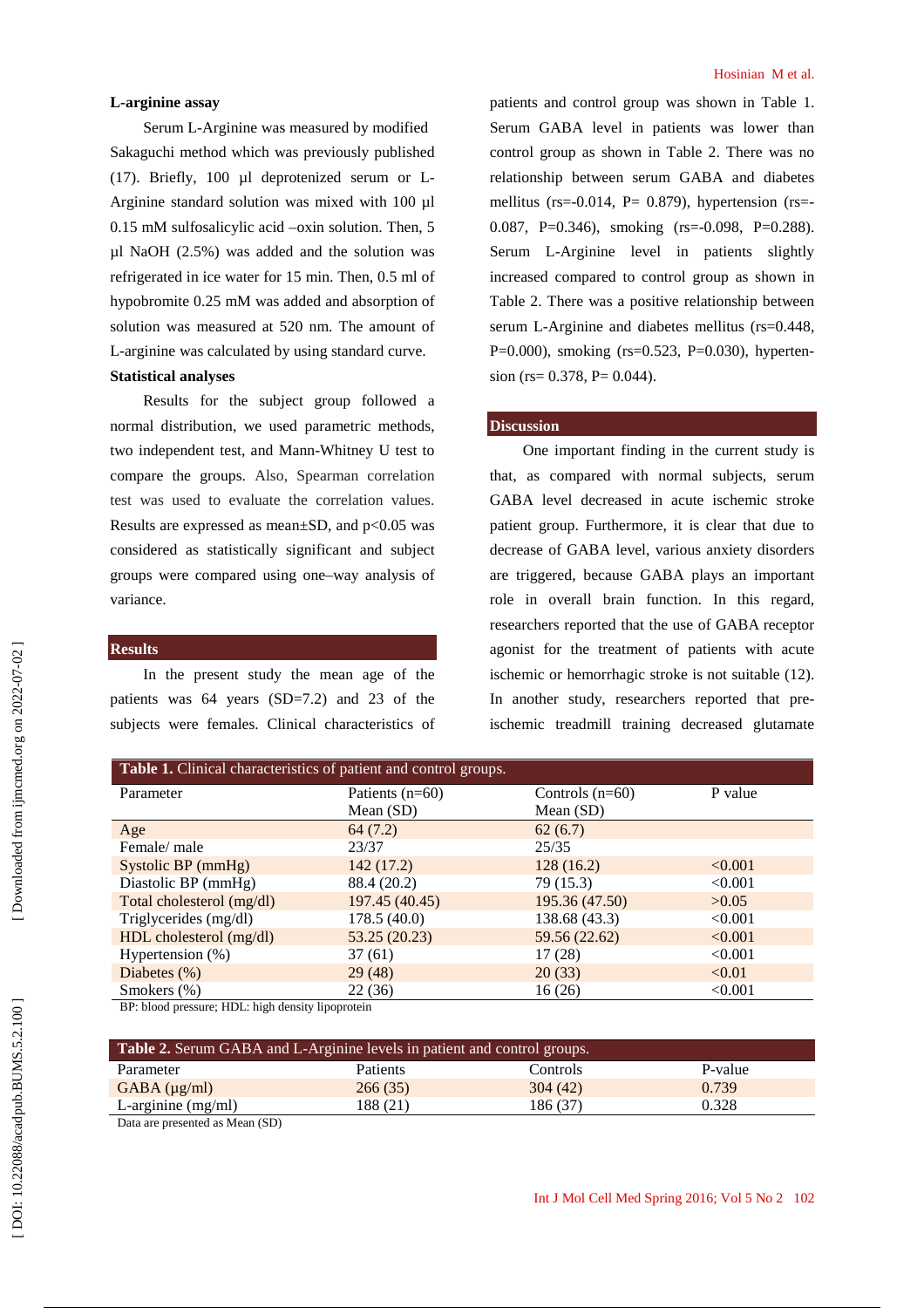release and increased GABA release during the acute phase of cerebral ischemia/reperfusion (13). It is well known that GABA plays an important role in modulating brain repair (14). After ischemia, a reduction in GABA-ergic neuronal activity, an increase in neuronal or glial GABA uptake was reported (18, 19). In addition, the regulation of the activity of dopaminergic system is under the influence of GABA ergic and glutaminergic system (20)**.** 

We hypothesized that the reduction of serum GABA level following acute ischemic stroke can be attributed to the change of GABA metabolism. Two enzymes play an important role in GABA production. GABA is produced by glutamate decarboxylase through the decarboxylation of Lglutamate or catalysis from L-glutamine by glutaminase enzymes.

GABA might act as a neuroprotector for acute ischemic stroke, although its action mechanism remains unclear. In the present study, we observed that serum L-Arginine slightly increased in acute ischemic stroke patients. Also, it has a positive correlation with acute ischemic stroke risk factors. This observation is in disagreement with the results obtained by other investigators (21) Armengou et al. assessed plasma and cerebrospinal fluid (CSF) L-Arginine in 268 acute stroke patients within 8.2 hours after stroke onset. They found that plasma and CSF L-Arginine levels decreased in patient group. They observed positive relationship between plasma and CSF L-Arginine levels (22). in addition, Rashid et al. evaluated nitrate and nitrite, Lcitrulline, cGMP and L-Arginine in acute stroke patients. They found that L-Arginine level reduced independently from patients' feeding status (23). We suggest that the slight increase of L-Arginine levels in acute stroke may be due to biochemical reactions that cause the increase of extracellular L-Arginine concentrations. The slight increase of L-Arginine may also be related to diffusion of arginine through the blood–brain barrier in acute ischemic stroke patients. Armengou et al. found a negative correlation between nitric oxide metabolites (NOx) and L-Arginine concentrations in CSF within 24 hours of stroke onset (22). Another cause of serum L-Arginine increase may be its own metabolism in the acute phase of stroke. Another possibility of change in L-Arginine levels in blood may be related to the acute-phase reaction or systemic causes like concomitant infections (24). Researchers reported that metabolites of the L-Arginine pathway were elevated in the very acute phase of ischemic stroke (25). Collectively, some investigators have observed an association of serum markers levels with stroke (26-28). Our study corroborates these results. Consequently, it is important to investigate the putative mechanisms involved in serum marker changes.

The present study had some limitations such as being a single center study. Also, the number of studied subjects was relatively low.

In conclusion, serum GABA levels were reduced in acute ischemic stroke patients and had no correlation with acute ischemic stroke risk factors. However, serum L-Arginine levels were slightly increased in acute ischemic stroke patients. In addition, it has a positive correlation with acute ischemic stroke risk factors.

### **Acknowledgments**

Financial support was received from the medicine faculty of Babol university of medical sciences (Research proposal number 1695 and thesis number 44).

#### **Conflict of Interests**

The authors declared no conflict of interests.

#### **References**

1. Farrant M, Nusser Z. Variations on an inhibitory theme: phasic and tonic activation of GABA(A) receptors. Nature reviews Neuroscience 2005;6:215-29.

2. Szabadics J, Varga C, Molnar G, et al. Excitatory effect of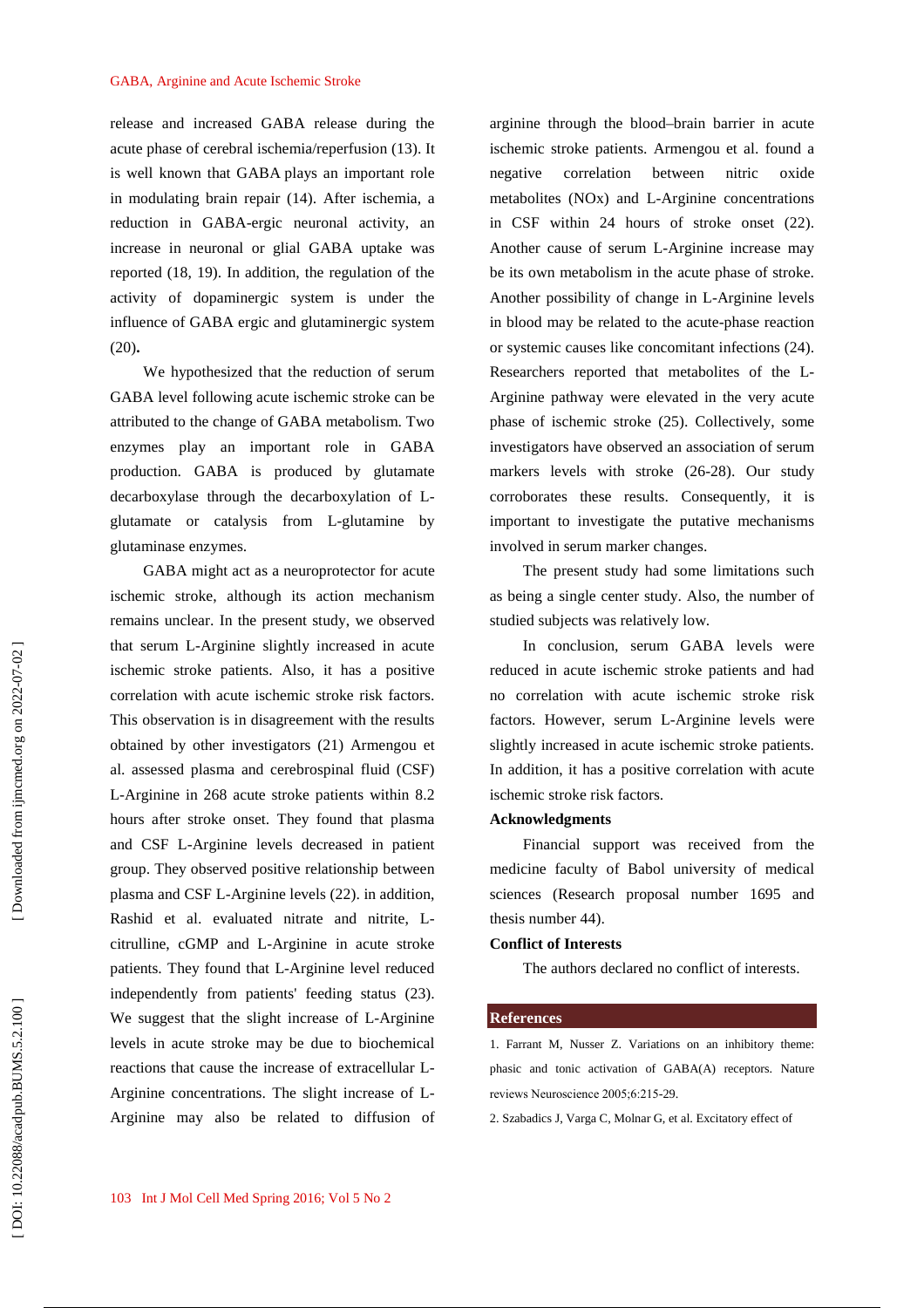GABAergic axo-axonic cells in cortical microcircuits. Science 2006;311:233-5.

3. Watanabe M, Maemura K, Kanbara K, et al. GABA and GABA receptors in the central nervous system and other organs. International review of cytology 2002;213:1-47.

4. Camacho A, Massieu L. Role of glutamate transporters in the clearance and release of glutamate during ischemia and its relation to neuronal death. Archives of medical research 2006;37:11-8.

5. Mergenthaler P, Dirnagl U, Meisel A. Pathophysiology of stroke: lessons from animal models. Metabolic brain disease 2004;19:151-67.

6. Rossi DJ, Oshima T, Attwell D. Glutamate release in severe brain ischaemia is mainly by reversed uptake. Nature 2000;403:316-21.

7. Besancon E, Guo S, Lok J, et al. Beyond NMDA and AMPA glutamate receptors: emerging mechanisms for ionic imbalance and cell death in stroke. Trends in pharmacological sciences 2008;29:268-75.

8. Skvortsova VI, Raevskii KS, Kovalenko AV, et al. Levels of neurotransmitter amino acids in the cerebrospinal fluid of patients with acute ischemic insult. Neuroscience and behavioral physiology 2000;30:491-5.

9. Brouns R, Van Hemelrijck A, Drinkenburg WH, et al. Excitatory amino acids and monoaminergic neurotransmitters in cerebrospinal fluid of acute ischemic stroke patients. Neurochemistry international 2010;56:865-70.

10. Davalos A, Shuaib A, Wahlgren NG. Neurotransmitters and pathophysiology of stroke: evidence for the release of glutamate and other transmitters/mediators in animals and humans. Journal of stroke and cerebrovascular diseases : the official journal of National Stroke Association 2000;9:2-8.

11. Hutchinson PJ, O'Connell MT, Al-Rawi PG, et al. Increases in GABA concentrations during cerebral ischaemia: a microdialysis study of extracellular amino acids. Journal of neurology, neurosurgery, and psychiatry 2002;72:99-105.

12. Liu J, Wang LN. Gamma aminobutyric acid (GABA) receptor agonists for acute stroke. The Cochrane database of systematic reviews 2014:CD009622.

13. Jia J, Hu YS, Wu Y, et al. Pre-ischemic treadmill training affects glutamate and gamma aminobutyric acid levels in the striatal dialysate of a rat model of cerebral ischemia. Life sciences 2009;84:505-11.

14. Hiu T, Farzampour Z, Paz JT, et al. Enhanced phasic GABA inhibition during the repair phase of stroke: a novel therapeutic target. Brain : a journal of neurology 2016;139:468-80.

15. Samdani AF, Dawson TM, Dawson VL. Nitric oxide synthase in models of focal ischemia. Stroke; a journal of cerebral circulation 1997;28:1283-8.

16. Zhang G, Bown AW. The rapid determination of  $γ$ aminobutyric acid. Phytochem 1997;44:1007 -9.

17. Satake K, Luck JM. The spectrophotometric determination of arginine by the Sakaguchi reaction. Bulletin de la Societe de chimie biologique 1958;40:1743-56.

18. Blicher JU, Near J, Naess-Schmidt E, et al. GABA levels are decreased after stroke and GABA changes during rehabilitation correlate with motor improvement. Neurorehabilitation and neural repair 2015;29:278-86.

19. Schwartz-Bloom RD, Sah R. gamma-Aminobutyric acid(A) neurotransmission and cerebral ischemia. Journal of neurochemistry 2001;77:353-71.

20. Yazdanparast R, Qujeq D. Significant changes in the activity of L-glutamic acid decarboxylase of mouse hypothalamus after peripheral injection of cholecystokinin-8 and caerulein. Iranian biomedical journal 1999;3:47-51.

21. Castillo J, Rama R, Davalos A. Nitric oxide-related brain damage in acute ischemic stroke. Stroke; a journal of cerebral circulation 2000;31:852-7.

22. Armengou A, Hurtado O, Leira R, et al. L-arginine levels in blood as a marker of nitric oxide-mediated brain damage in acute stroke: a clinical and experimental study. Journal of cerebral blood flow and metabolism : official journal of the International Society of Cerebral Blood Flow and Metabolism 2003;23:978 - 84.

23. Rashid PA, Whitehurst A, Lawson N, et al. Plasma nitric oxide (nitrate/nitrite) levels in acute stroke and their relationship with severity and outcome. Journal of stroke and cerebrovascular diseases : the official journal of National Stroke Association 2003;12:82-7.

24. Molnar T, Pusch G, Nagy L, et al. Correlation of the L-Arginine Pathway with Thrombo-Inflammation May Contribute to the Outcome of Acute Ischemic Stroke. Journal of stroke and